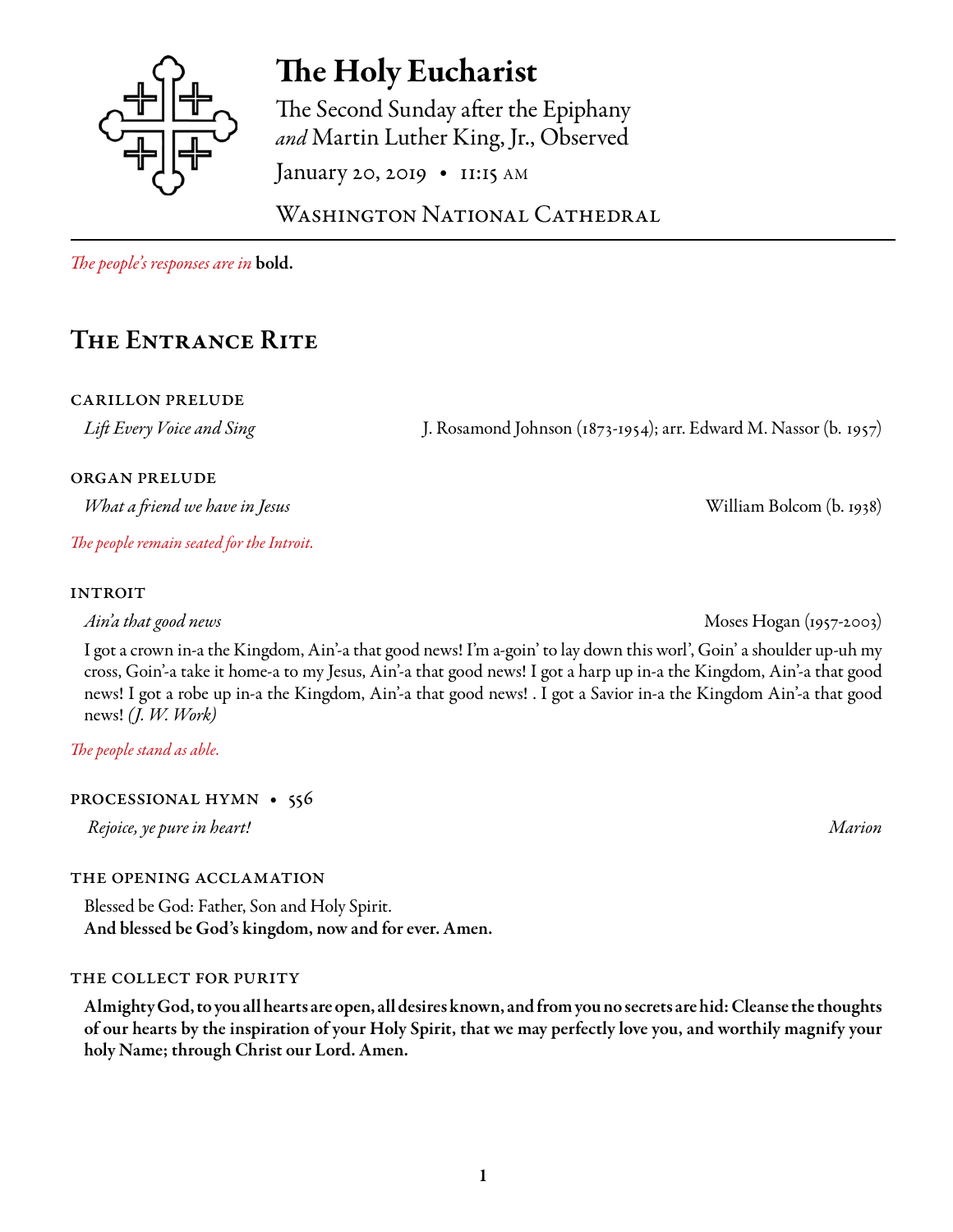#### hymn of praise

*Lift every voice and sing Lift every voice*

|         | Lift $ev - cry$ | voice                           | and                                                  | sing                                       |        | till earth and               | hea<br>$\overline{\phantom{a}}$ | ven                                      | ring,                    | ring with the             |
|---------|-----------------|---------------------------------|------------------------------------------------------|--------------------------------------------|--------|------------------------------|---------------------------------|------------------------------------------|--------------------------|---------------------------|
|         | $Ston - y$ the  | road                            | we                                                   | trod,                                      |        | bit - ter the                |                                 | chas - tening                            | rod,                     | felt in the               |
|         | God of our      | wea<br>$\overline{\phantom{0}}$ | ry                                                   | years,                                     |        | God of our                   | si<br>$\overline{\phantom{a}}$  | lent                                     | tears,                   | thou who hast             |
|         |                 |                                 |                                                      |                                            |        |                              |                                 |                                          |                          |                           |
|         |                 |                                 |                                                      |                                            |        |                              |                                 |                                          |                          |                           |
|         |                 |                                 |                                                      |                                            |        |                              |                                 |                                          |                          |                           |
| har     | mon             | ies                             | of                                                   | li                                         |        |                              |                                 | Let our $re - j$ oic                     |                          | rise                      |
| days    | when            | hope                            | un                                                   | born                                       | $\sim$ | $ber - ty.$<br>had died;     |                                 | yet, with a                              | ing<br>$\equiv$<br>stead | beat,                     |
| brought | us              | thus                            | far                                                  | $\qquad \qquad \blacksquare$<br>on         | the    | way;                         |                                 | thou who hast                            | y<br>by<br>thy           | might                     |
|         |                 |                                 |                                                      |                                            |        |                              |                                 |                                          |                          |                           |
|         |                 |                                 |                                                      |                                            |        |                              |                                 |                                          |                          |                           |
|         |                 |                                 |                                                      |                                            |        |                              |                                 |                                          |                          |                           |
|         |                 |                                 |                                                      |                                            |        |                              |                                 |                                          |                          |                           |
|         | high as the     | lis - tening                    |                                                      | skies;                                     |        | let it re-sound              |                                 | loud as the                              | roll -                   | ing<br>sea.               |
|         |                 | have not our wea - ry           |                                                      | feet                                       |        | come to the place            |                                 | for which our                            | fa<br>$\sim$ $ \sim$     | thers sighed?             |
|         | led us in - to  |                                 | the                                                  | light;                                     |        | keep us for $-$ ev $-$ er    |                                 | in                                       | the path,                | we<br>pray.               |
|         |                 |                                 |                                                      |                                            |        |                              |                                 |                                          |                          |                           |
|         |                 |                                 |                                                      |                                            |        |                              |                                 |                                          |                          |                           |
|         |                 |                                 |                                                      |                                            |        |                              |                                 |                                          |                          |                           |
| Sing    | a               | song                            | full                                                 | of the faith that the dark past has taught |        |                              |                                 |                                          | us:                      | sing<br>a                 |
| We      | have            | come                            | $o - ver a$                                          |                                            |        |                              |                                 | way that with tears has been wa - tered; |                          | have<br>we                |
| Lest    | our             | feet                            | stray from the                                       |                                            |        | pla - ces, our God, where we |                                 | met                                      | thee;                    | lest,<br>our              |
|         |                 |                                 |                                                      |                                            |        |                              |                                 |                                          |                          |                           |
|         |                 |                                 |                                                      |                                            |        |                              |                                 |                                          |                          |                           |
|         |                 |                                 |                                                      |                                            |        |                              |                                 |                                          |                          |                           |
|         |                 |                                 |                                                      |                                            |        |                              |                                 |                                          |                          |                           |
| song    | full            |                                 | of the hope that the pre-sent has brought            |                                            |        |                              |                                 | us;                                      |                          | $fac - ing$ the ris - ing |
| come,   |                 |                                 | tread - ing our path through the blood of the slaugh |                                            |        |                              |                                 | tered,                                   |                          | out from the gloom - $y$  |
| hearts  |                 |                                 | drunk with the wine of the world, we for - get       |                                            |        |                              |                                 | thee;                                    | sha-dowed be - neath     | thy                       |
|         |                 |                                 |                                                      |                                            |        |                              |                                 |                                          |                          |                           |
|         |                 |                                 |                                                      |                                            |        |                              |                                 |                                          |                          |                           |
|         |                 |                                 |                                                      |                                            |        |                              |                                 |                                          |                          |                           |
| sun     |                 | of our new day                  | $be -$                                               |                                            |        | let us march on,             |                                 | till vic - to - ry                       |                          | is.<br>won.               |
| past,   |                 | till now we stand at            |                                                      | gun,<br><b>Iast</b>                        |        | where the white gleam        |                                 | of our bright star                       |                          | 1S<br>cast.               |
| hand    |                 | may we for - ev - er            |                                                      | stand,                                     |        | true to our God,             |                                 | true to our                              | na                       | tive land.                |

# The Word of God

# the collect for the second sunday after the epiphany

The Lord be with you. And also with you.

Let us pray.

Almighty God, whose Son our Savior Jesus Christ is the light of the world: Grant that your people, illumined by your Word and Sacraments, may shine with the radiance of Christ's glory, that he may be known, worshipped, and obeyed to the ends of the earth; through Jesus Christ our Lord, who with you and the Holy Spirit lives and reigns, one God, now and for ever. Amen.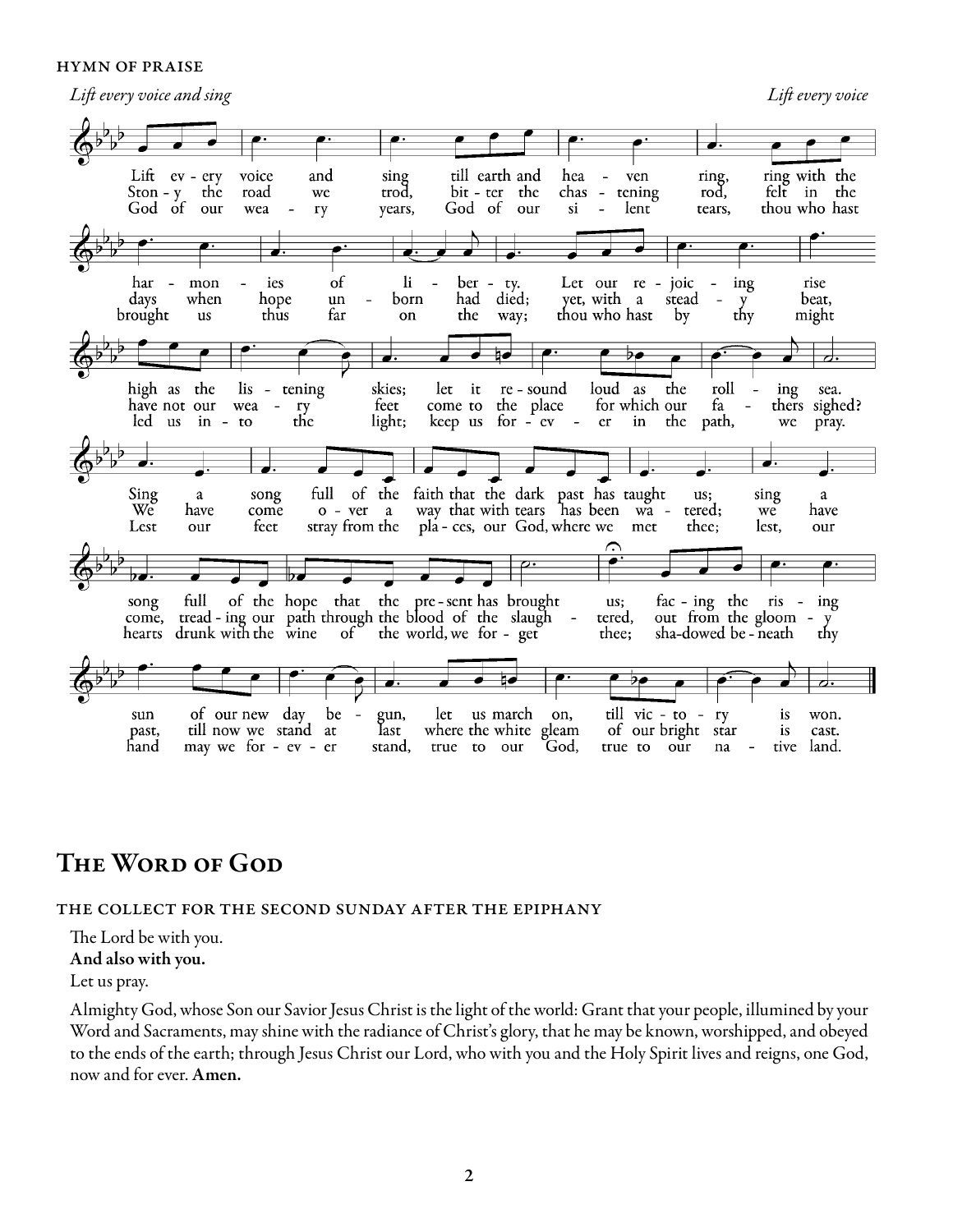# the collect for martin luther king, jr.

Almighty God, by the hand of Moses your servant you led your people out of slavery, and made them free at last: Grant that your Church, following the example of your prophet Martin Luther King, may resist oppression in the name of your love, and may secure for all your children the blessed liberty of the Gospel of Jesus Christ; who lives and reigns with you and the Holy Spirit, one God, now and for ever. Amen.

*The people are seated.* 

## THE FIRST READING Exodus 3:7-12

Then the Lord said, "I have observed the misery of my people who are in Egypt; I have heard their cry on account of their taskmasters. Indeed, I know their sufferings, and I have come down to deliver them from the Egyptians, and to bring them up out of that land to a good and broad land, a land flowing with milk and honey, to the country of the Canaanites, the Hittites, the Amorites, the Perizzites, the Hivites, and the Jebusites. The cry of the Israelites has now come to me; I have also seen how the Egyptians oppress them. So come, I will send you to Pharaoh to bring my people, the Israelites, out of Egypt." But Moses said to God, "Who am I that I should go to Pharaoh, and bring the Israelites out of Egypt?" He said, "I will be with you; and this shall be the sign for you that it is I who sent you: when you have brought the people out of Egypt, you shall worship God on this mountain."

The Word of the Lord. Thanks be to God.

### psalm 77:11-20 chant: Alec Wyton (1923-2007)

*The choir sings the antiphon; then all repeat.* 



I will remember the works of the Lord, and call to mind your wonders of old time. I will meditate on all your acts and ponder your mighty deeds. Your way, O God, is holy; who is so great a god as our God? You are the God who works wonders and have declared your power among the peoples. By your strength you have redeemed your people, the children of Jacob and Joseph. The waters saw you, O God; the waters saw you and trembled; the very depths were shaken.

*All sing the antiphon.* 

The clouds poured out water; the skies thundered; your arrows flashed to and fro; The sound of your thunder was in the whirlwind; your lightnings lit up the world; the earth trembled and shook. Your way was in the sea, and your paths in the great waters, yet your footsteps were not seen. You led your people like a flock by the hand of Moses and Aaron.

3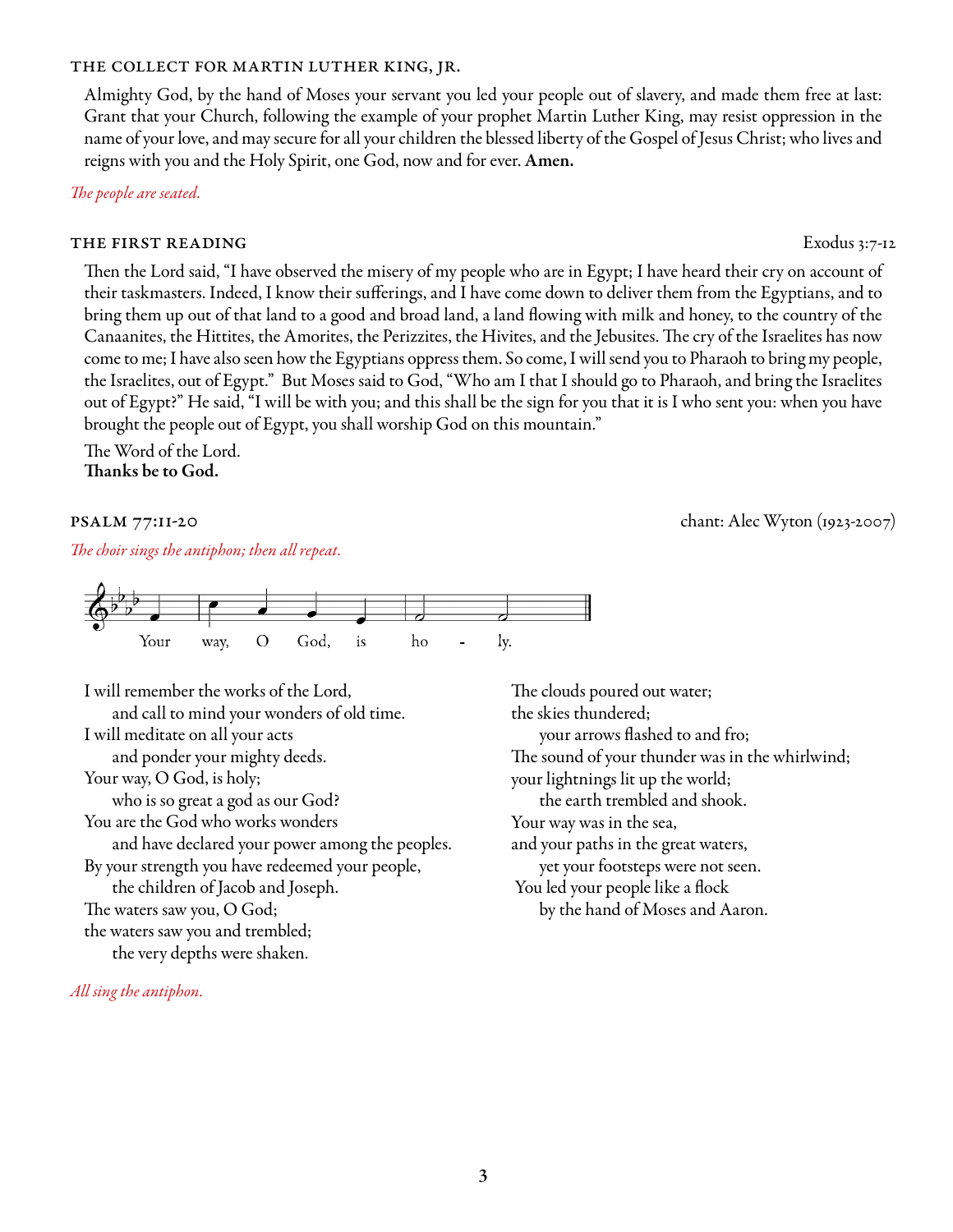#### the second reading Ephesians 6:10-20

Be strong in the Lord and in the strength of his power. Put on the whole armor of God, so that you may be able to stand against the wiles of the devil. For our struggle is not against enemies of blood and flesh, but against the rulers, against the authorities, against the cosmic powers of this present darkness, against the spiritual forces of evil in the heavenly places. Therefore take up the whole armor of God, so that you may be able to withstand on that evil day, and having done everything, to stand firm. Stand therefore, and fasten the belt of truth around your waist, and put on the breastplate of righteousness. As shoes for your feet put on whatever will make you ready to proclaim the gospel of peace. With all of these, take the shield of faith, with which you will be able to quench all the flaming arrows of the evil one. Take the helmet of salvation, and the sword of the Spirit, which is the word of God. Pray in the Spirit at all times in every prayer and supplication. To that end keep alert and always persevere in supplication for all the saints. Pray also for me, so that when I speak, a message may be given to me to make known with boldness the mystery of the gospel, for which I am an ambassador in chains. Pray that I may declare it boldly, as I must speak.

The Word of the Lord. Thanks be to God.

#### *The people stand as able at the introduction of the hymn.*

# hymn at the sequence

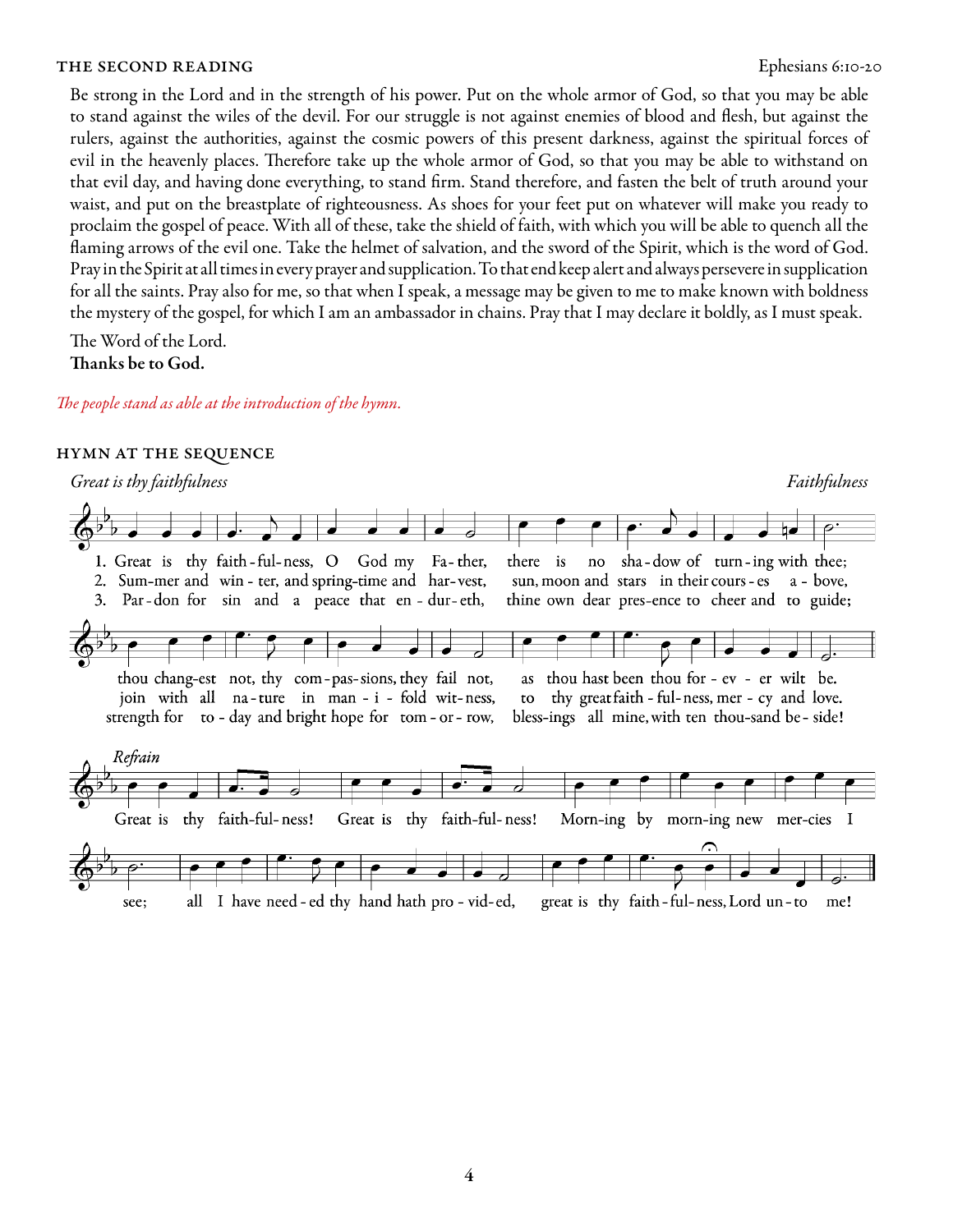### THE HOLY GOSPEL **Luke 6:27-36**

The Holy Gospel of our Lord Jesus Christ according to Luke. Glory to you, Lord Christ.

Jesus said, "I say to you that listen, Love your enemies, do good to those who hate you, bless those who curse you, pray for those who abuse you. If anyone strikes you on the cheek, offer the other also; and from anyone who takes away your coat do not withhold even your shirt. Give to everyone who begs from you; and if anyone takes away your goods, do not ask for them again. Do to others as you would have them do to you.

"If you love those who love you, what credit is that to you? For even sinners love those who love them. If you do good to those who do good to you, what credit is that to you? For even sinners do the same. If you lend to those from whom you hope to receive, what credit is that to you? Even sinners lend to sinners, to receive as much again. But love your enemies, do good, and lend, expecting nothing in return. Your reward will be great, and you will be children of the Most High; for he is kind to the ungrateful and the wicked. Be merciful, just as your Father is merciful.

The Gospel of the Lord. Praise to you, Lord Christ.

*The people are seated at the invitation of the preacher.*

THE SERMON THE SERMON THE SERMON THE REVERSION THE REVERSION THE REVERSION THE REVERSION OF THE REVERSION OF THE REVERSION OF THE SERMON

### the nicene creed

We believe in one God, the Father, the Almighty, maker of heaven and earth, of all that is, seen and unseen. We believe in one Lord, Jesus Christ, the only Son of God, eternally begotten of the Father, God from God, Light from Light, true God from true God, begotten, not made, of one Being with the Father. Through him all things were made. For us and for our salvation, he came down from heaven: by the power of the Holy Spirit he became incarnate from the Virgin Mary, and was made man. For our sake he was crucified under Pontius Pilate; he suffered death and was buried. On the third day he rose again in accordance with the Scriptures; he ascended into heaven and is seated at the right hand of the Father. He will come again in glory to judge the living and the dead, and his kingdom will have no end. We believe in the Holy Spirit, the Lord, the giver of life, who proceeds from the Father and the Son. With the Father and the Son he is worshiped and glorified. He has spoken through the Prophets. We believe in one holy catholic and apostolic Church. We acknowledge one baptism for the forgiveness of sins. We look for the resurrection of the dead, and the life of the world to come. Amen.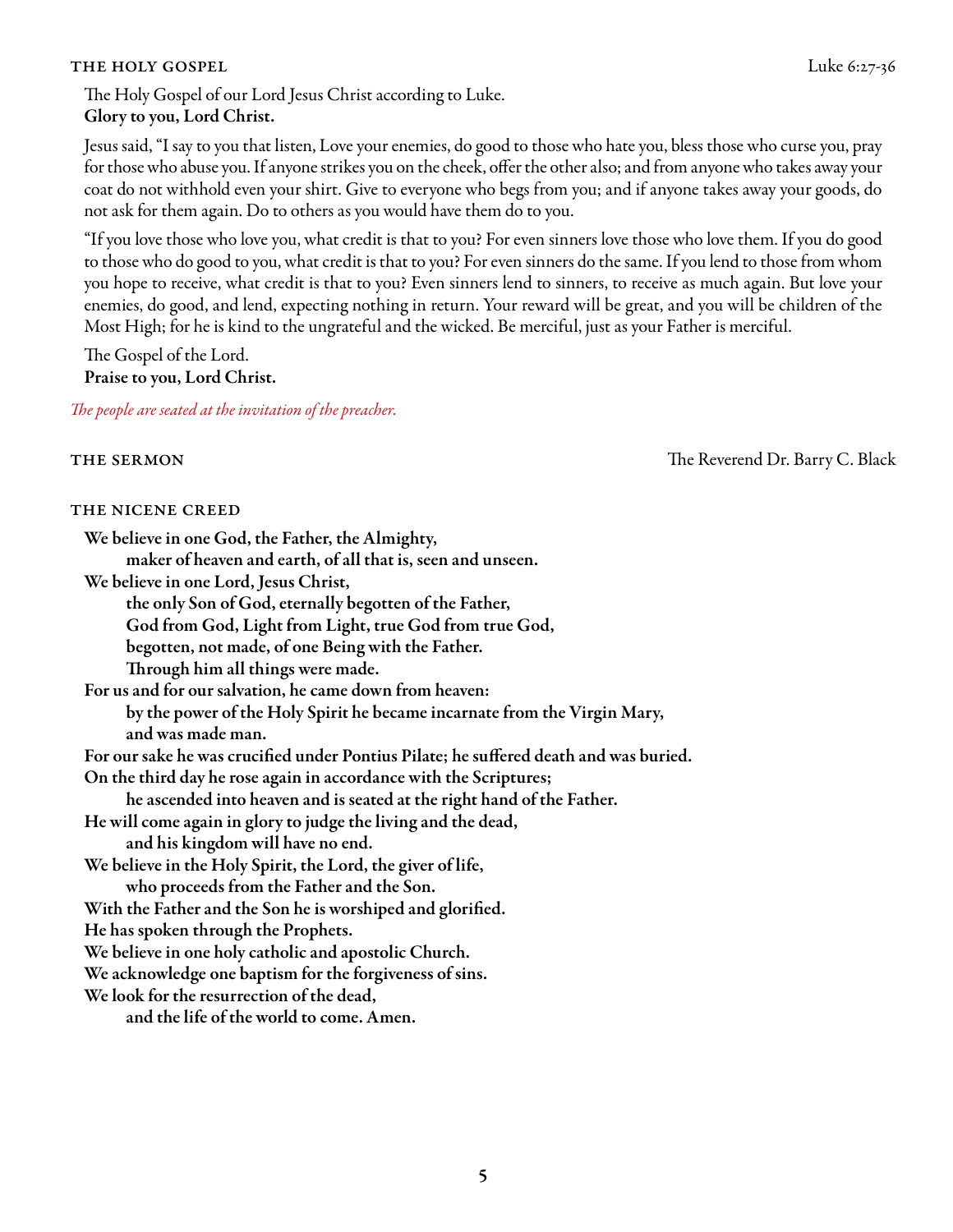#### the prayers of the people

*After each intercession,*

God of life and light: Hear us, we pray.

*The presider prays the concluding collect, and the people respond,* Amen.

# the confession *&* absolution

Most merciful God, we confess that we have sinned against you in thought, word, and deed, by what we have done, and by what we have left undone. We have not loved you with our whole heart; we have not loved our neighbors as ourselves. We are truly sorry and we humbly repent. For the sake of your Son Jesus Christ, have mercy on us and forgive us; that we may delight in your will, and walk in your ways, to the glory of your Name. Amen.

*The presider offers absolution and the people respond,* Amen.

# THE PEACE

The peace of the Lord be always with you. And also with you.

*The people greet one another with a sign of God's peace and are then seated.*

# THE OFFERTORY

*An offering is received to support the Cathedral's ministry of sharing God's love with the world. The altar is prepared for Holy Communion.*

# anthem at the offertory

I heard my mother say, "Give me Jesus." Give me Jesus, you may have all this world, give me Jesus. Dark midnight was my cry, "Give me Jesus." Oh, when I come to die, give me Jesus.

*(Negro spiritual)*

*The people stand as able at the introduction of the hymn.* 

# hymn at the presentation • 558

*Faith of our fathers! St. Catherine*

remarks Martin Luther King, III and the Martin Luther King, III

*Give Me Jesus* arr. M. Hogan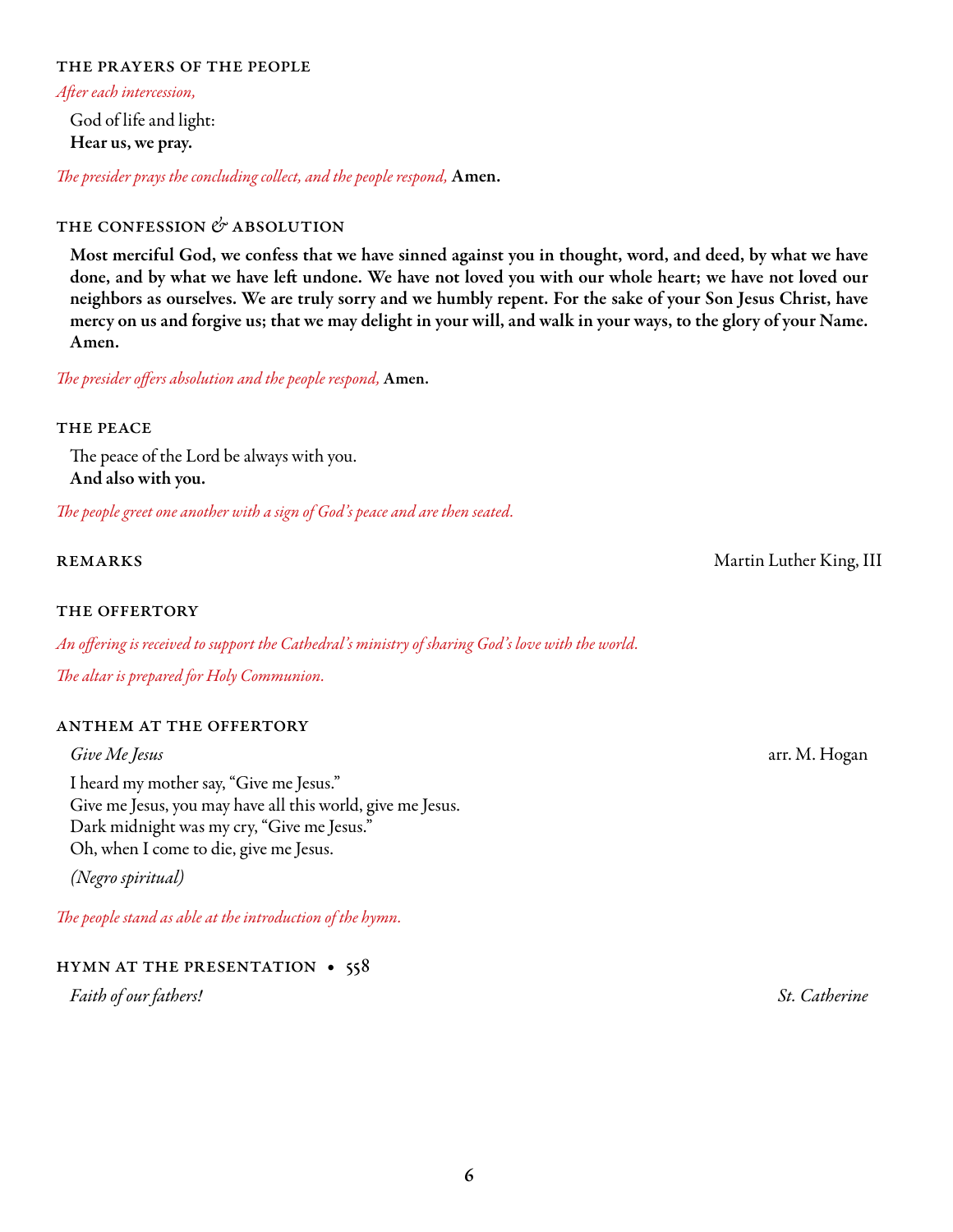# The Holy Communion

# the great thanksgiving

The Lord be with you. And also with you. Lift up your hearts. We lift them to the Lord. Let us give thanks to the Lord our God.

It is right to give our thanks and praise.

It is truly right, and good and joyful, to give you thanks, all-holy God, source of life and fountain of mercy.

Because in Jesus Christ our Lord you have received us as your sons and daughters, made us citizens of your kingdom, and given us the Holy Spirit to guide us into all truth.

Therefore, joining with Angels and Archangels and with the faithful of every generation, we lift our voices with all creation as we sing:

SANCTUS & BENEDICTUS Grayson Warren Brown (b. 1948)

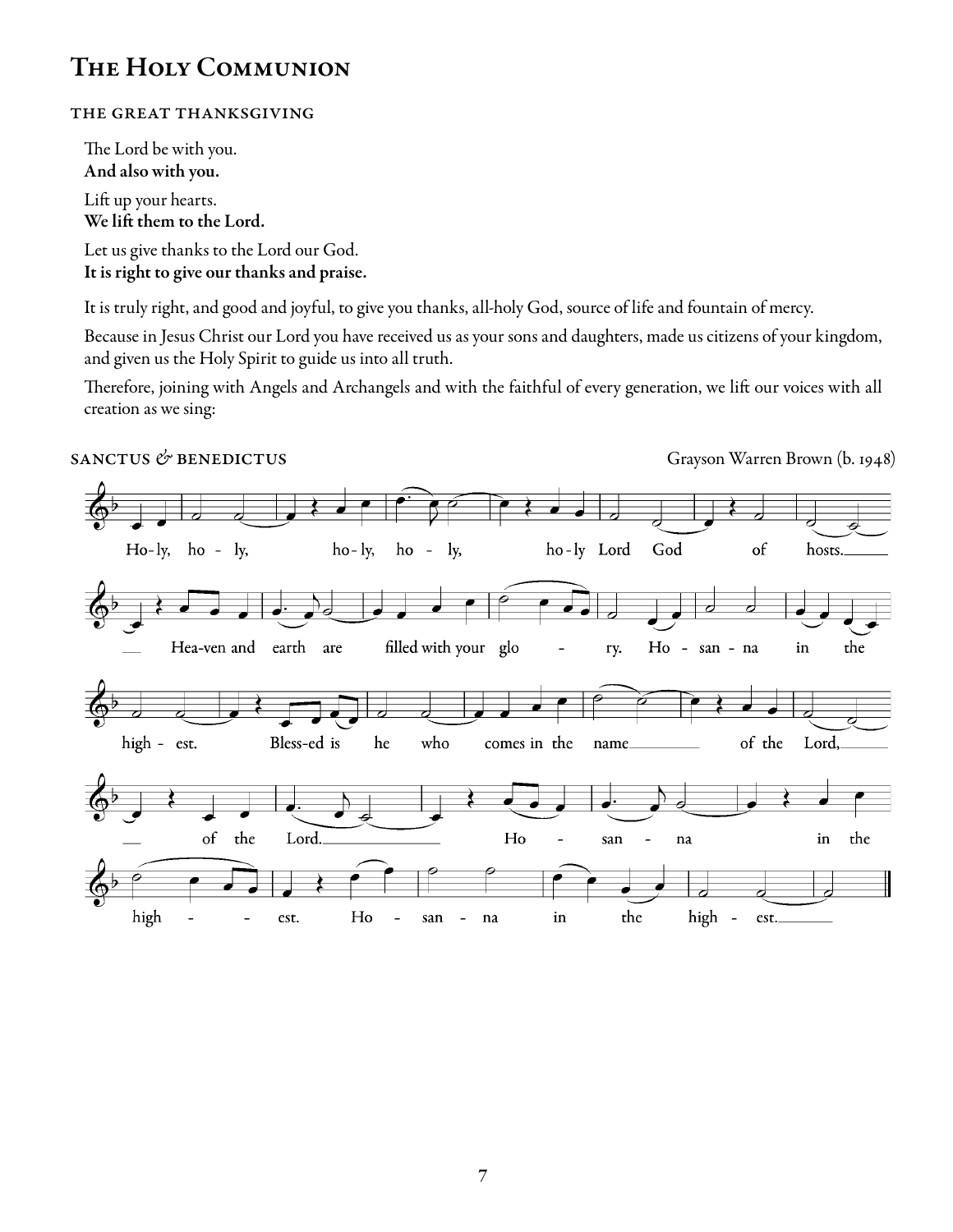Blessed are you, gracious God, creator of the universe and giver of life. You formed us in your own image and called us to dwell in your infinite love.

You gave the world into our care that we might be your faithful stewards and show forth your bountiful grace.

But we failed to honor your image in one another and in ourselves; we would not see your goodness in the world around us; and so we violated your creation, abused one another, and rejected your love. Yet you never ceased to care for us, and prepared the way of salvation for all people.

Through Abraham and Sarah you called us into covenant with you. You delivered us from slavery, sustained us in the wilderness, and raised up prophets to renew your promise of salvation. Then, in the fullness of time, you sent your eternal Word, made mortal flesh in Jesus. Born into the human family, and dwelling among us, he revealed your glory.

Giving himself freely to death on the cross, he triumphed over evil, opening the way of freedom and life. On the night before he died for us, Our Savior Jesus Christ took bread, and when he had given thanks to you, he broke it, and gave it to his friends, and said: "Take, eat: This is my Body which is given for you. Do this for the remembrance of me."

As supper was ending, Jesus took the cup of wine, and when he had given thanks, he gave it to them, and said: "Drink this, all of you: This is my Blood of the new Covenant, which is poured out for you and for all for the forgiveness of sins. Whenever you drink it, do this for the remembrance of me."

Therefore we proclaim the mystery of faith:

Christ has died. Christ is risen. Christ will come again.

Remembering his death and resurrection, we now present to you from your creation this bread and this wine.

By your Holy Spirit may they be for us the Body and Blood of our Savior Jesus Christ. Grant that we who share these gifts may be filled with the Holy Spirit and live as Christ's Body in the world. Bring us into the everlasting heritage of your daughters and sons, that with Martin, Saint Peter, and Saint Paul, and all your saints, past, present, and yet to come, we may praise your Name for ever.

Through Christ and with Christ and in Christ, in the unity of the Holy Spirit, to you be honor, glory, and praise, for ever and ever. AMEN.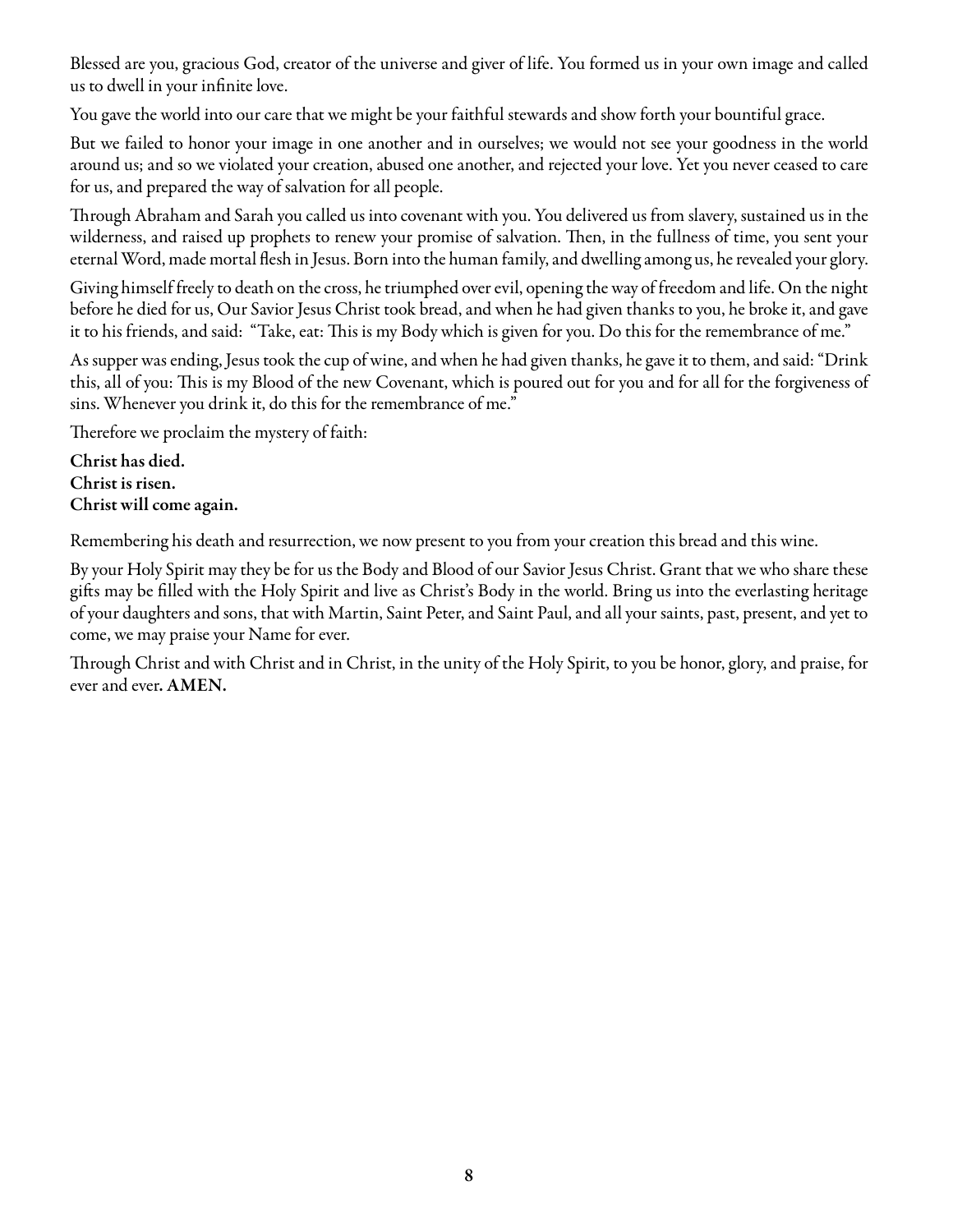#### the lord's prayer

### Notre Père…, Padre nuestro…, Vater unser…,

Our Father, who art in heaven, hallowed be thy Name, thy kingdom come, thy will be done, on earth as it is in heaven. Give us this day our daily bread. And forgive us our trespasses, as we forgive those who trespass against us. And lead us not into temptation, but deliver us from evil. For thine is the kingdom, and the power, and the glory, for ever and ever. Amen.

### *The presider breaks the bread in silence.*

# THE BREAKING OF THE BREAD  $\mathcal O$ <sup>+</sup> THE FRACTION ANTHEM James Moore (b. 1951)



#### the invitation to holy communion

#### *The people are seated.*

*All who seek God and a deeper life in Christ are welcome to receive Holy Communion. Please receive the bread in open and outstretched hands and sip the wine from the chalice, guiding it gently to your lips; or you may dip the wafer into the wine. Gluten-free wafers are available; please make your need known to the minister. Respond to receiving Communion by saying "Amen." If you prefer to receive a blessing instead, please indicate your choice by crossing your hands across your chest. Those who wish to have Holy Communion brought to them at their seat should notify an usher.* 

*During the administration of Holy Communion, the laying on of hands and prayers for healing are offered in St. John's Chapel. Please enter the chapel by the ramp or stairs to the right of the pulpit.*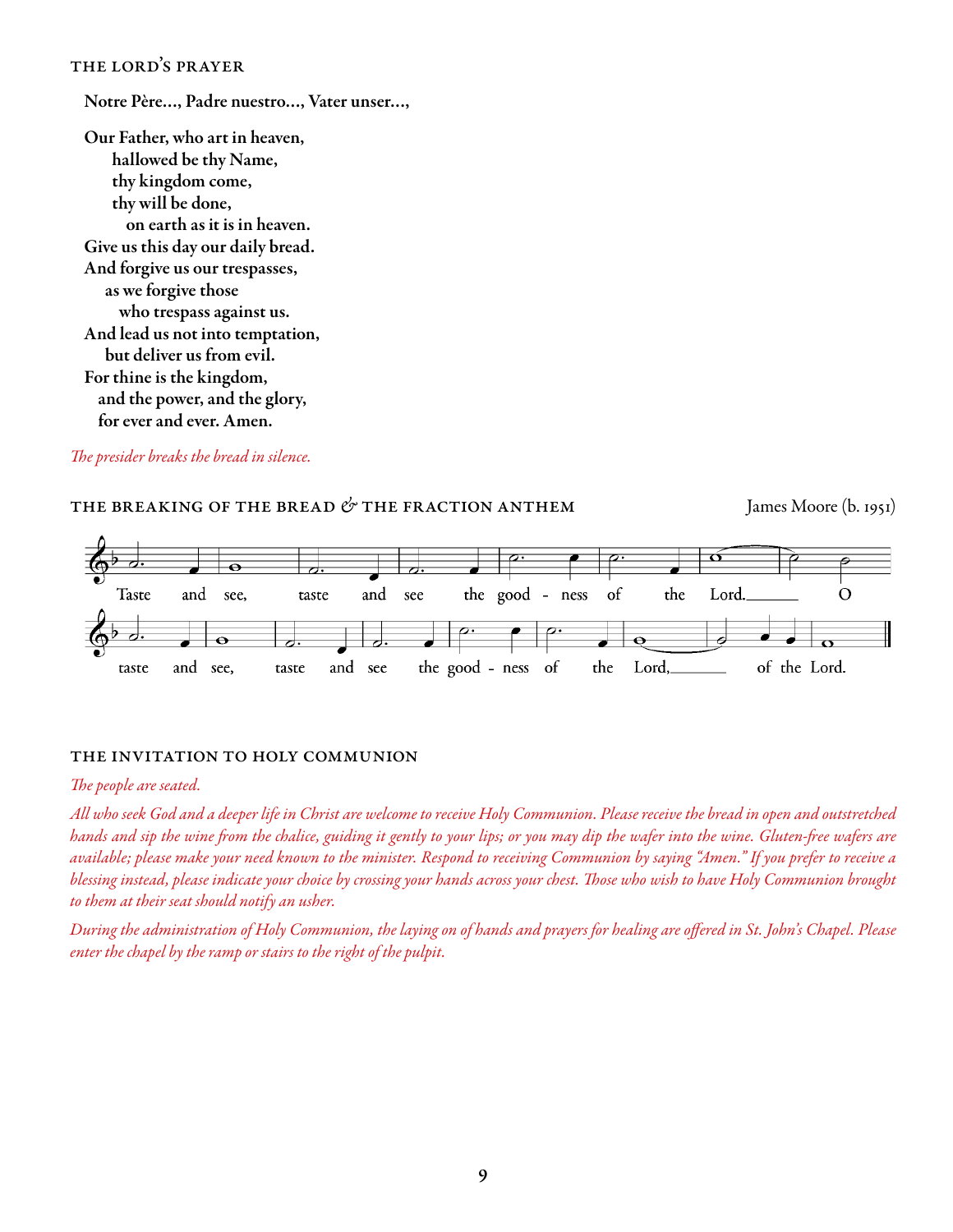# anthem during the communion

*There is a balm in Gilead* William Dawson (1899-1990)

There is a balm in Gilead, to make the wounded whole, there is a balm in Gilead, to heal the sinsick soul. Sometimes I feel discouraged, and think my work's in vain, but then the Holy Spirit revives my soul again. If you cannot sing like angels, if you cannot preach like Paul, you can tell the love of Jesus, and say he died for all. *(Jeremiah 8:22)*

# *The people stand as able.*

## the postcommunion prayer

Almighty and everliving God, we thank you for feeding us with the spiritual food of the most precious Body and Blood of your Son our Savior Jesus Christ; and for assuring us in these holy mysteries that we are living members of the Body of your Son, and heirs of your eternal kingdom.

And now, Father, send us out to do the work you have given us to do, to love and serve you as faithful witnesses of Christ our Lord. To him, to you, and to the Holy Spirit, be honor and glory, now and for ever. Amen.

### the blessing

*The presider blesses the people, and people respond,* Amen*.*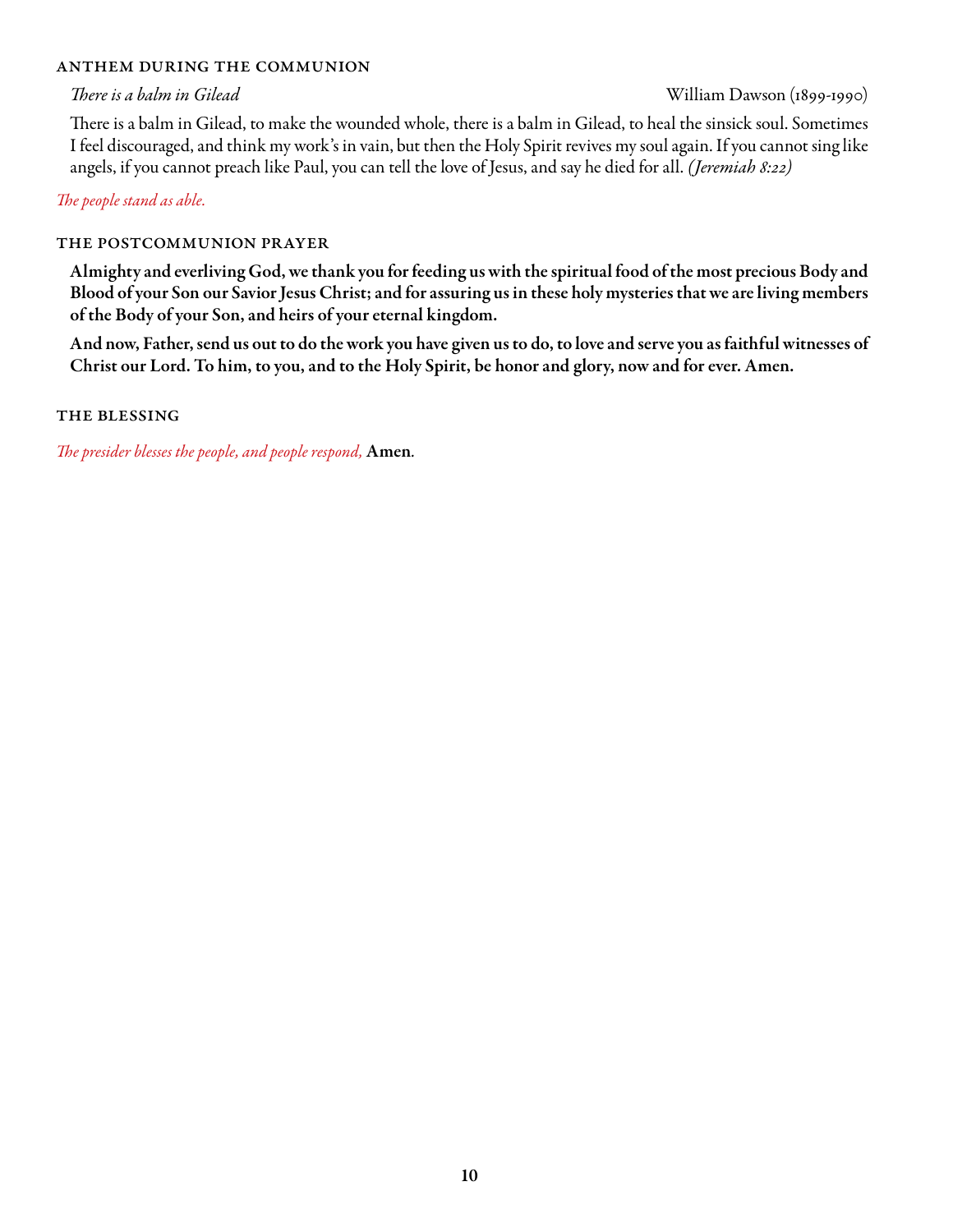#### hymn at the closing

*Mine eyes have seen the glory Battle Hymn of the Republic*